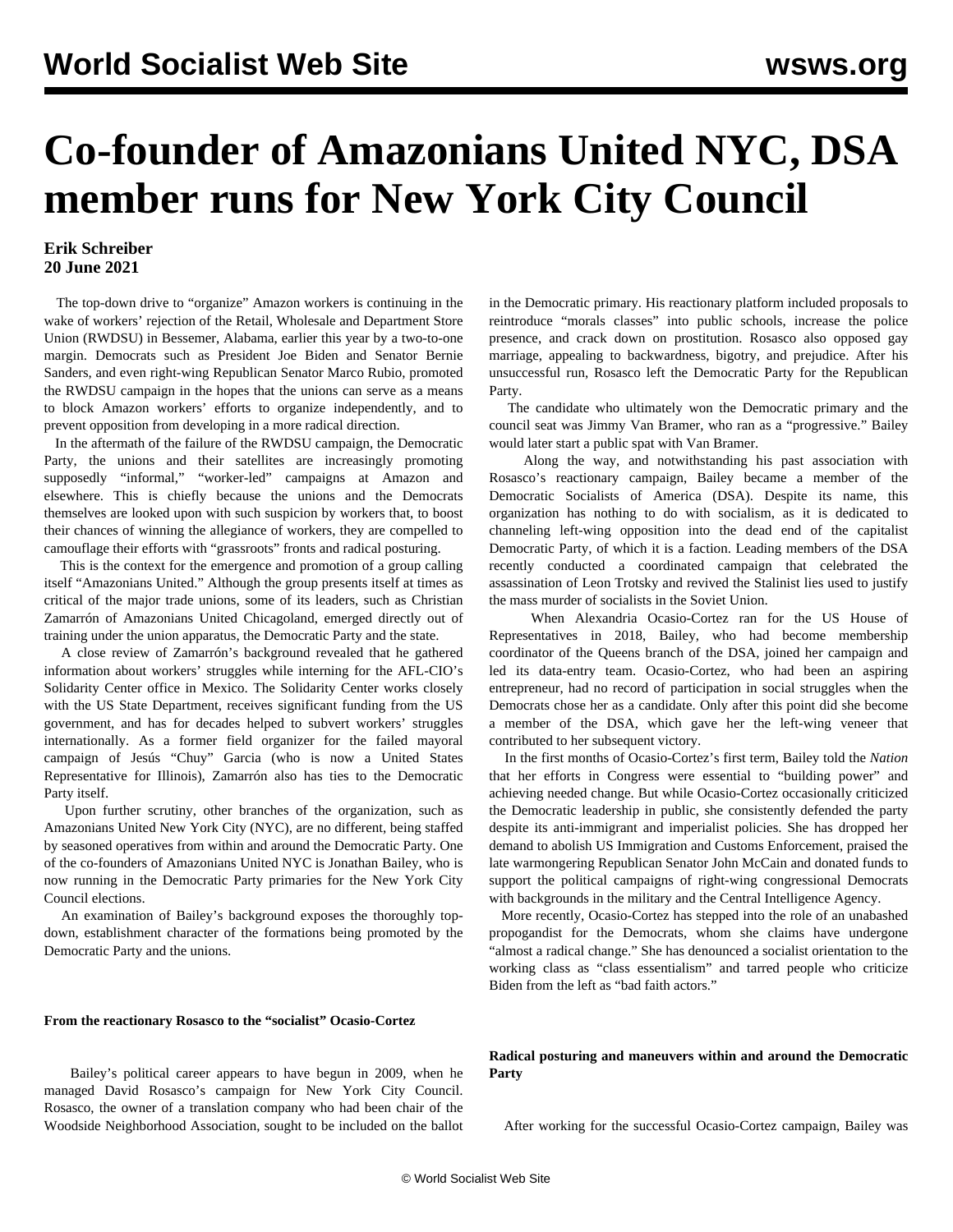appointed co-chair of Queens DSA. In May 2019, New York City Councilman Van Bramer announced his candidacy for Queens borough president. Van Bramer had defeated Rosasco, the candidate for whom Bailey had campaigned, for the Democratic nomination to the City Council 10 years earlier. Van Bramer emailed Bailey to arrange a meeting with him.

 Bailey responded with a blog post full of left-sounding bombast, including the assertion that his conflict with Van Bramer was part of a "war in AOC's district between socialist and democrats [sic]." Bailey wrote, "I have been trying to stay off your radar because I was afraid that if you realized that I was the new Co-Chair of Queens DSA, it might make it clear how unenthusiastic we are about the idea of endorsing you."

 Though Bailey appeared to be speaking on behalf of Queens DSA, other members distanced themselves from his letter, indicating they had not been consulted before it was published. More recently, Bailey resigned as co-chair of Queens DSA to run for New York City Council, asserting with unintended irony that his resignation was necessary to "preserve the movement's class independence" during his run. Bailey is hoping to replace Van Bramer, who is now running for Queens borough president, as the representative of District 26.

### **Run for City Council**

 Bailey faces a crowded field and, as of June 4, had raised less money than any other candidate. In a campaign video, Bailey presents himself as a crusader for workers, touting his co-founding of Amazonians United and taking credit for Amazon's cancellation of its decision to build part of its new headquarters in Long Island City.

 Bailey was working as a sortation associate at Amazon's Queens facility when the first COVID-19 infection by an employee of the company was reported there in March 2020. According to media reports, Bailey was involved in organizing walkouts on March 18 and March 20 to protest the company's handling of the infection. After the second walkout, a regional manager called Bailey into his office and interrogated him at length about the action, and Bailey was later written up by management for "harassment." The National Labor Relations Board (NLRB) subsequently found that Amazon had broken the law by interrogating and threatening Bailey.

 Bailey and Amazonians United NYC also sought to boost their credibility with workers by authoring a petition addressed to significant workplace issues in Amazon warehouses, calling for protections from the coronavirus, paid sick leave, and an end to Amazon's shipment of all nonessential items.

 Bailey, and Amazonians United more generally, have received generally favorable coverage from the corporate press. To cite one example, the business magazine *Fortune* published an article in April that spoke positively about the expansion of Amazonians United from Chicago to other cities such as New York and Sacramento. "We're seeing ourselves as the agents of change," the article quoted Bailey as saying *.* "If anyone's going to do anything, it's going to be us that changes our conditions."

 The fact that the establishment media is covering and promoting Bailey's activism, while it blacks out struggles such as the ongoing strike of Volvo workers, is a sure sign that the efforts of this long-time Democratic Party operative are perceived as acceptable if not tolerable for the corporate oligarchy.

 Indeed, Bailey's platform, as outlined on his campaign website, does not include any proposals to improve the pay, benefits or working conditions of Amazon workers (or any other workers) in a substantial and

meaningful way. He instead offers the tired old reformist formulas typical of Democratic Party candidates, such as paid family leave and protections against unfair termination. The Democratic Party has repeatedly promised these reforms and failed to deliver them when elected, and meanwhile the corporations flagrantly trample on the legal frameworks already in place.

 Significantly, Bailey also proposes the creation of a legal category called "dependent contractors" for gig workers such as Uber and Lyft drivers. Such proposals for a "third" category nominally between fulltime employee and independent contractor have been gaining growing support among the Democratic Party establishment and the unions. While the proposals vary in the formal details, the essential aim behind them is to create a legal framework to facilitate the expansion of the unions among gig workers, while at the same time leaving these workers bereft of most or all rights afforded to full-time employees.

 Bailey's platform does not challenge in the slightest the domination of society by the banks and corporations. He does not even call for Amazon, against which he purports to be leading workers in struggle, to pay more in taxes, much less to be nationalized, expropriated or placed under workers' control. Also significant is the lack of any reference to the pandemic, the abandonment of measures to combat it and the reopening of unsafe schools and workplaces in New York.

#### **The Way Forward for Amazon Workers**

 To understand the nature of an organization, one must examine where it came from. The fact that Bailey is a co-founder of Amazonians United speaks volumes about its essential character. Throughout his political career, Bailey has supported politicians such as Ocasio-Cortez and Rosasco, who uphold capitalist politics, capitalist exploitation and the interests of US imperialism.

 As the histories of Bailey and Zamarrón show, Amazonians United is led and controlled by seasoned operatives of the Democratic Party and the AFL-CIO. It is yet another trap set up to use radical slogans and even talk of "socialism" to capture the emerging struggles of Amazon workers within a trade union framework and Democratic Party politics, which means in the final analysis the defense of capitalist property and the "right" of capitalists to exploit workers for profit.

 This orientation is incompatible with any struggle for the objective needs of the working class. Amazon workers face constant surveillance, relentless pressure to "make rate," extraordinary rates of injury, and poverty wages. Walkouts in New York and strikes in Germany and Italy show that Amazon workers are looking for ways to fight for safer conditions and better pay.

 But the model for this response is not Amazonians United, a front that has been set up by the Democratic Party and the unions and is being promoted in the corporate media. Instead, Amazon workers should model their organization on the [Volvo Workers Rank-and-File Committee](/en/articles/2021/06/15/volv-j15.html) (VWRFC), which is organizing workers in Virginia independently of the corrupt United Auto Workers (UAW) union and of the capitalist political parties, as well as the rank-and-file committee already formed by Baltimore workers at Amazon's BWI2 warehouse.

 The VWRFC has led workers in their rejection of two consecutive sellout contracts and has resumed a strike in the face of opposition from Volvo and the UAW.

 Furthermore, Amazon's global reach underscores the need for an international response on the part of the entire working class. The *World Socialist Web Site* has issued a call for an [International Workers Alliance](/en/articles/2021/04/24/pers-a24.html) [of Rank-and-File Committees \(IWA-RFC\)](/en/articles/2021/04/24/pers-a24.html) to coordinate the struggles of the working class internationally, and to combat the nationalism that the